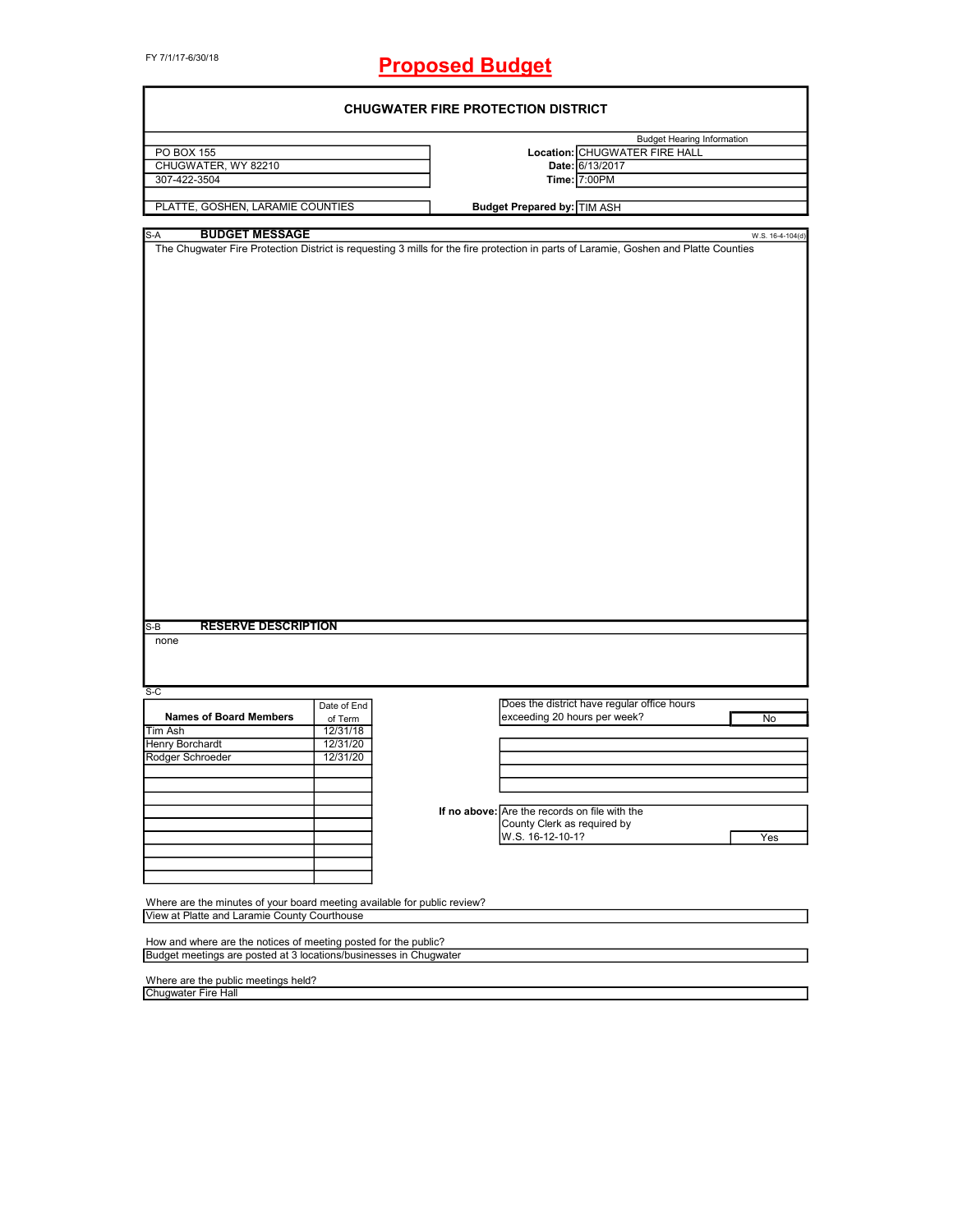# **PROPOSED BUDGET SUMMARY**

|       | <b>OVERVIEW</b>                                             | 2015-2016<br>Actual | 2016-2017<br>Estimated | 2017-2018<br>Proposed | Pending<br>Approval |
|-------|-------------------------------------------------------------|---------------------|------------------------|-----------------------|---------------------|
|       |                                                             |                     |                        |                       |                     |
| $S-1$ | <b>Total Budgeted Expenditures</b>                          | \$62,422            | \$84,020               | \$65,493              |                     |
| $S-2$ | <b>Total Principal to Pay on Debt</b>                       | \$0                 | \$0                    |                       |                     |
| $S-3$ | <b>Total Change to Restricted Funds</b>                     | \$0                 | \$0                    |                       |                     |
| $S-4$ | <b>Total General Fund and Forecasted Revenues Available</b> | \$155,759           | \$149,572              | \$147,303             |                     |
| $S-5$ | Amount requested from County Commissioners                  | \$47,810            | \$47,000               | \$49.489              |                     |
| $S-6$ | <b>Additional Funding Needed:</b>                           |                     |                        |                       |                     |

|                  | <b>REVENUE SUMMARY</b>                       | 2015-2016              | 2016-2017     | 2017-2018                          | Pending                                                                                                                                                                                                                         |
|------------------|----------------------------------------------|------------------------|---------------|------------------------------------|---------------------------------------------------------------------------------------------------------------------------------------------------------------------------------------------------------------------------------|
|                  |                                              | Actual                 | Estimated     | Proposed                           | Approval                                                                                                                                                                                                                        |
|                  |                                              |                        |               |                                    |                                                                                                                                                                                                                                 |
| $S-7$            | <b>Operating Revenues</b>                    | \$5,493                | \$4,720       | \$5,908                            | <u>n anns an ainm</u>                                                                                                                                                                                                           |
| $S-8$            | Tax levy (From the County Treasurer)         | \$47,810               | \$47,000      | \$49,489                           | <u>till de fle</u>                                                                                                                                                                                                              |
| $S-9$            | <b>Government Support</b>                    | \$1,269                | \$0           | \$1,760                            | THU U THE COL                                                                                                                                                                                                                   |
| $S-10$           | <b>Grants</b>                                | \$0                    | $\frac{6}{3}$ | \$0                                | ni<br>Ma                                                                                                                                                                                                                        |
| $S-11$           | Other County Support (Not from Co. Treas.)   | \$0                    | \$0           | \$0                                | <u>tik</u>                                                                                                                                                                                                                      |
| $S-12$           | <b>Miscellaneous</b>                         | \$6,731                | \$5,250       | \$8,231                            | <u>tik ku</u>                                                                                                                                                                                                                   |
| $S-13$           | <b>Other Forecasted Revenue</b>              | \$0                    | \$0           | \$0                                | en de la familie de la familie de la familie de la familie de la familie de la familie de la familie de la fa<br>Constituit de la familie de la familie de la familie de la familie de la familie de la familie de la familie d |
|                  |                                              |                        |               |                                    |                                                                                                                                                                                                                                 |
| $S-14$           | <b>Total Revenue</b>                         | \$61,303               | \$56,970      | \$65,388                           | <u>i ka</u>                                                                                                                                                                                                                     |
|                  | FY 7/1/17-6/30/18                            |                        |               | CHUGWATER FIRE PROTECTION DISTRICT |                                                                                                                                                                                                                                 |
|                  | <b>EXPENDITURE SUMMARY</b>                   | 2015-2016              | 2016-2017     | 2017-2018                          | Pending                                                                                                                                                                                                                         |
|                  |                                              | Actual                 | Estimated     | Proposed                           | Approval                                                                                                                                                                                                                        |
|                  |                                              |                        |               |                                    |                                                                                                                                                                                                                                 |
| $S-15$           | <b>Capital Outlay</b>                        | \$22,733               | \$32,000      | \$8,220                            | <u>ta araw asa</u>                                                                                                                                                                                                              |
| $S-16$           | <b>Interest and Fees On Debt</b>             | \$0                    | \$0           | \$0                                | <u>milli</u>                                                                                                                                                                                                                    |
| $S-17$           | <b>Administration</b>                        | \$10,806               | \$13,550      | \$12,400                           | <u>elittiin ko</u>                                                                                                                                                                                                              |
| $S-18$           | <b>Operations</b>                            | \$19,158               | \$27,470      | \$34,250                           | a a chuid ann an                                                                                                                                                                                                                |
| $S-19$           | <b>Indirect Costs</b>                        | \$9,725                | \$11,000      | \$10,623                           | <u>e ganda da shekara ta 1999</u><br>Marejeo                                                                                                                                                                                    |
| $S-20$           | <b>Total Expenditures</b>                    | \$62,422               | \$84,020      | \$65,493                           | <u>ta ar an</u>                                                                                                                                                                                                                 |
|                  |                                              |                        |               |                                    |                                                                                                                                                                                                                                 |
|                  |                                              | 2015-2016              | 2016-2017     | 2017-2018                          | Pending                                                                                                                                                                                                                         |
|                  | <b>DEBT SUMMARY</b>                          | Actual                 | Estimated     | Proposed                           | Approval                                                                                                                                                                                                                        |
|                  |                                              |                        |               |                                    |                                                                                                                                                                                                                                 |
| $S-21$           | <b>Principal Paid on Debt</b>                | \$0                    | \$0           | \$0                                | en de la familie de la familie de la familie de la familie de la familie de la familie de la familie de la fam<br>Concelho de la familie de la familie de la familie de la familie de la familie de la familie de la familie de |
|                  |                                              |                        |               |                                    |                                                                                                                                                                                                                                 |
|                  | <b>CASH AND INVESTMENTS</b>                  | 2015-2016              | 2016-2017     | 2017-2018                          | Pending                                                                                                                                                                                                                         |
|                  |                                              | Actual                 | Estimated     | Proposed                           | Approval                                                                                                                                                                                                                        |
|                  |                                              |                        |               |                                    |                                                                                                                                                                                                                                 |
| $S-22$           | <b>TOTAL GENERAL FUNDS</b>                   | \$94,456               | \$92,602      | \$81,915                           | <u>i karatikana yang dipakai karatikana di karatikana di karatikana di karatikana di karatikana di karatikana d</u>                                                                                                             |
|                  |                                              |                        |               |                                    |                                                                                                                                                                                                                                 |
|                  | <b>Summary of Reserve Funds</b>              |                        |               |                                    |                                                                                                                                                                                                                                 |
| $S-23$           | <b>Beginning Balance in Reserve Accounts</b> |                        |               |                                    |                                                                                                                                                                                                                                 |
| $S-24$           | a. Depreciation Reserve<br>b. Other Reserve  | \$0<br>$\overline{50}$ | \$0<br>\$0    | \$0<br>$\overline{50}$             | a a ainm                                                                                                                                                                                                                        |
| $S-25$<br>$C$ 26 | c Emergency Recente (Cach)                   | וח¢                    | ¢∩l           | ፍጠ≬                                | unun<br>Mõttele                                                                                                                                                                                                                 |

S-26 c. Emergency Reserve (Cash) **Total Reserves (a+b+c) b**  $\begin{bmatrix} 1 & 0 & 0 \\ 0 & 0 & 0 \\ 0 & 0 & 0 \end{bmatrix}$  \$0 \$0 \$0 S-27 **Amount to be added** S-28 a. Depreciation Reserve  $\sim$  \$0  $\sim$  \$0  $\sim$  \$0  $\sim$  \$0  $\sim$  \$0  $\sim$  \$0  $\sim$  \$0  $\sim$  \$0  $\sim$  \$0  $\sim$  \$0  $\sim$  \$0  $\sim$  \$0  $\sim$  \$0  $\sim$  \$0  $\sim$  \$0  $\sim$  \$0  $\sim$  \$0  $\sim$  \$0  $\sim$  \$0  $\sim$  \$0  $\sim$  \$0  $\sim$  \$0  $\sim$  \$0  $\sim$  \$0 S-29 b. Other Reserve  $\overline{30}$   $\overline{30}$   $\overline{30}$   $\overline{30}$   $\overline{30}$   $\overline{30}$   $\overline{30}$   $\overline{30}$ S-30 c. Emergency Reserve (Cash)  $\overline{50}$   $\overline{50}$   $\overline{50}$   $\overline{50}$   $\overline{50}$   $\overline{50}$   $\overline{50}$   $\overline{50}$   $\overline{50}$   $\overline{50}$   $\overline{50}$   $\overline{50}$   $\overline{50}$   $\overline{50}$   $\overline{50}$   $\overline{50}$   $\overline{50}$   $\overline{50}$   $\overline{50}$ **Total to be added (a+b+c)**  $\bullet$  **\$0**  $\bullet$  \$0  $\bullet$  \$0  $\bullet$  \$0  $\bullet$  \$0  $\bullet$  \$0  $\bullet$  \$0  $\bullet$  \$0  $\bullet$  \$0  $\bullet$  \$0  $\bullet$  \$0  $\bullet$  \$0  $\bullet$  \$0  $\bullet$  \$0  $\bullet$  \$0  $\bullet$  \$0  $\bullet$  \$0  $\bullet$  \$0  $\bullet$  \$0  $\bullet$  \$0  $\bullet$  \$0  $\bullet$  \$1  $\bullet$  \$1  $\bullet$  \$1 S-31 **Subtotal** \$0 \$0 \$0 \$0 \$0 \$ S-32 **Less Total to be spent** \$0 \$0 \$0 \$0 **S-33 TOTAL RESERVES AT END OF FISCAL YEAR** \$0  $\begin{bmatrix} 1 & 0 & 0 \\ 0 & 0 & 0 \\ 0 & 0 & 0 \end{bmatrix}$  \$0  $\begin{bmatrix} 0 & 0 & 0 \\ 0 & 0 & 0 \\ 0 & 0 & 0 \end{bmatrix}$ 

*Budget Officer / District Official (if not same as "Submitted by")*

Date adopted by Special District

*End of Summary*

**DISTRICT ADDRESS:** PO BOX 155 **PREPARED BY:** TIM ASH

CHUGWATER, WY 82210

**DISTRICT PHONE:** 307-422-3504

3/27/17 *Form approved by Wyoming Department of Audit, Public Funds Division* Prepared in compliance with the Uniform Municipal Fiscal Procedures Act (W.S. 16-4-101 through 124) as it applies.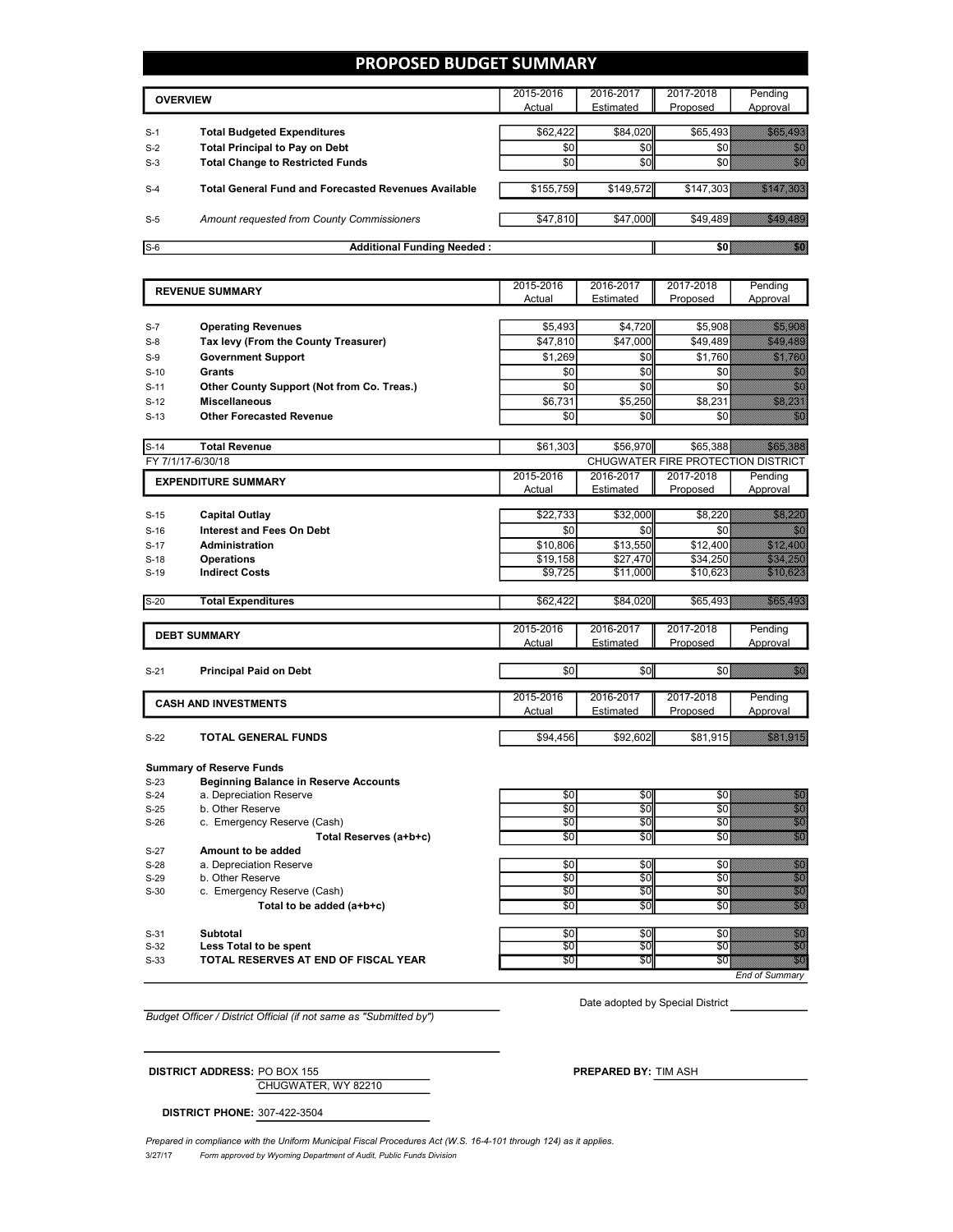# **Proposed Budget**

CHUGWATER FIRE PROTECTION DISTRICT

**FYE** 6/30/2018

|           | <b>NAME OF DISTRICT/BOARD</b>                  |                     |                        |                       |                                                                                                                                                                                                                                  |
|-----------|------------------------------------------------|---------------------|------------------------|-----------------------|----------------------------------------------------------------------------------------------------------------------------------------------------------------------------------------------------------------------------------|
|           | PROPERTY TAXES AND ASSESSMENTS                 |                     |                        |                       |                                                                                                                                                                                                                                  |
|           |                                                | 2015-2016<br>Actual | 2016-2017<br>Estimated | 2017-2018<br>Proposed | Pending<br>Approval                                                                                                                                                                                                              |
| $R-1$     | <b>Property Taxes and Assessments Received</b> |                     |                        |                       |                                                                                                                                                                                                                                  |
| $R-1.1$   | Tax Levy (From the County Treasurer)           | \$47,810            | \$47,000               | \$49,489              | <u>a shekara ta 1999</u>                                                                                                                                                                                                         |
| $R-1.2$   | <b>Other County Support</b>                    |                     |                        |                       |                                                                                                                                                                                                                                  |
|           | <b>FORECASTED REVENUE</b>                      |                     |                        |                       |                                                                                                                                                                                                                                  |
|           |                                                | 2015-2016           | 2016-2017              | 2017-2018             | Pending                                                                                                                                                                                                                          |
|           |                                                | Actual              | Estimated              | Proposed              | Approval                                                                                                                                                                                                                         |
| $R-2$     | <b>Revenues from Other Governments</b>         |                     |                        |                       |                                                                                                                                                                                                                                  |
| $R-2.1$   | State Aid                                      | \$1,269             | \$0                    | \$1,760               | <u>ti ka</u>                                                                                                                                                                                                                     |
| $R-2.2$   | Additional County Aid (non-treasurer)          |                     |                        |                       |                                                                                                                                                                                                                                  |
| $R-2.3$   | City (or Town) Aid                             |                     |                        |                       |                                                                                                                                                                                                                                  |
| $R - 2.4$ | Other (Specify)                                |                     |                        |                       |                                                                                                                                                                                                                                  |
| $R-2.5$   | <b>Total Government Support</b>                | \$1,269             | \$0                    | \$1,760               | <b>Service State</b>                                                                                                                                                                                                             |
| $R-3$     | <b>Operating Revenues</b>                      |                     |                        |                       |                                                                                                                                                                                                                                  |
| $R-3.1$   | <b>Customer Charges</b>                        |                     |                        |                       |                                                                                                                                                                                                                                  |
| $R-3.2$   | Sales of Goods or Services                     | \$4,660             | \$4,000                | \$966                 | <b>Santa Bara</b>                                                                                                                                                                                                                |
| $R-3.3$   | <b>Other Assessments</b>                       | \$833               | \$720                  | \$4,942               | <u>ting ang pag</u>                                                                                                                                                                                                              |
| $R-3.4$   | <b>Total Operating Revenues</b>                | \$5,493             | \$4,720                | \$5,908               | <u>starting</u>                                                                                                                                                                                                                  |
| $R-4$     | <b>Grants</b>                                  |                     |                        |                       |                                                                                                                                                                                                                                  |
| $R-4.1$   | <b>Direct Federal Grants</b>                   |                     |                        |                       |                                                                                                                                                                                                                                  |
| $R-4.2$   | Federal Grants thru State Agencies             |                     |                        |                       |                                                                                                                                                                                                                                  |
| $R-4.3$   | <b>Grants from State Agencies</b>              |                     |                        |                       |                                                                                                                                                                                                                                  |
| $R-4.4$   | <b>Total Grants</b>                            | \$0                 | \$0                    | \$0                   | en de la composición de la composición de la composición de la composición de la composición de la composició<br>Composición                                                                                                     |
| $R-5$     | <b>Miscellaneous Revenue</b>                   |                     |                        |                       |                                                                                                                                                                                                                                  |
| $R-5.1$   | Interest                                       | \$251               | \$250                  | \$331                 | en de la formation de la formation de la formation de la formation de la formation de la formation de la forma<br>La formation de la formation de la formation de la formation de la formation de la formation de la formation d |
| $R-5.2$   | Other: Specify<br>Donations                    | \$6,480             | \$5,000                | \$7,900               | <b>Stations</b>                                                                                                                                                                                                                  |
| $R-5.3$   | Other: Additional                              |                     |                        |                       |                                                                                                                                                                                                                                  |
| $R-5.4$   | <b>Total Miscellaneous</b>                     | \$6,731             | \$5,250                | \$8,231               | <b>Santa Barat</b>                                                                                                                                                                                                               |
| R-5.5     | <b>Total Forecasted Revenue</b>                | \$13,493            | \$9,970                | \$15,899              | <b>Albert Albert State</b><br>1970 - Paris State State State State State State State State State State State State State State State State S                                                                                     |
| $R-6$     | <b>Other Forecasted Revenue</b>                |                     |                        |                       |                                                                                                                                                                                                                                  |
| $R-6.1$   | a. Other past due-as estimated by Co. Treas.   |                     |                        |                       |                                                                                                                                                                                                                                  |
| $R-6.2$   | b. Other forecasted revenue (specify):         |                     |                        |                       |                                                                                                                                                                                                                                  |
| $R-6.3$   |                                                |                     |                        |                       |                                                                                                                                                                                                                                  |
| $R-6.4$   |                                                |                     |                        |                       |                                                                                                                                                                                                                                  |
| $R-6.5$   |                                                |                     |                        |                       |                                                                                                                                                                                                                                  |
| $R-6.6$   | Total Other Forecasted Revenue (a+b)           | 30                  | \$0                    | \$0                   | ni Sa                                                                                                                                                                                                                            |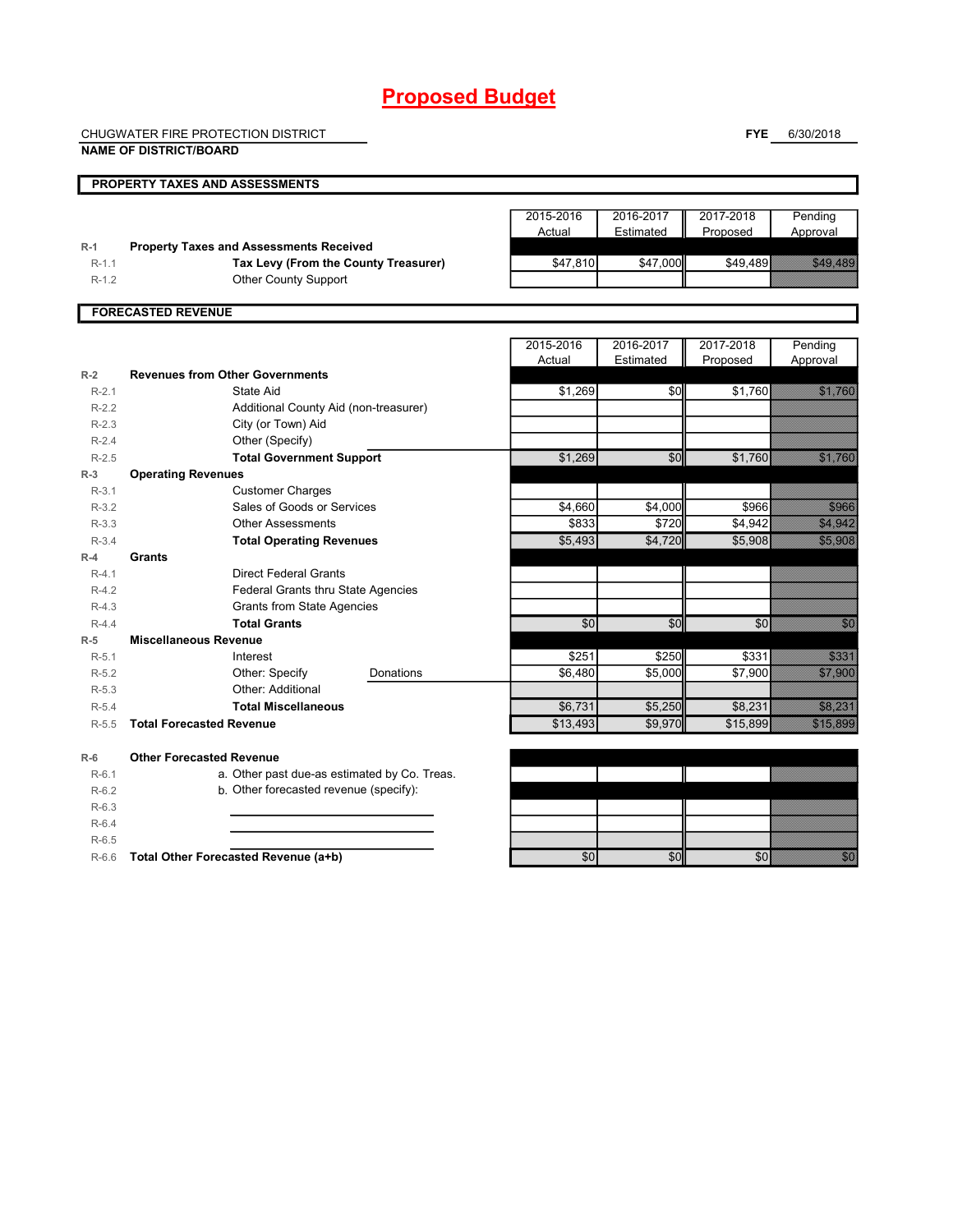## **CAPITAL OUTLAY BUDGET**

| $E-1$     | <b>Capital Outlay</b> |                         |
|-----------|-----------------------|-------------------------|
| $E - 1.1$ |                       | <b>Real Property</b>    |
| $F-1.2$   |                       | Vehicles                |
| $F-1.3$   |                       | <b>Office Equipment</b> |
| $F - 1.4$ |                       | Other (Specify)         |
| $F-1.5$   |                       | Radio Equipment         |
| $F-1.6$   |                       | Fire Equipment          |
| $F-1.7$   |                       |                         |
| $E - 1.8$ | TOTAL CAPITAL OUTLAY  |                         |

|         |                             |                      | 2015-2016 | 2016-2017 | 2017-2018 | Pending  |
|---------|-----------------------------|----------------------|-----------|-----------|-----------|----------|
|         |                             |                      | Actual    | Estimated | Proposed  | Approval |
|         | <b>Capital Outlay</b>       |                      |           |           |           |          |
| $E-1.1$ |                             | <b>Real Property</b> |           |           |           |          |
| $E-1.2$ |                             | Vehicles             |           |           |           |          |
| $E-1.3$ |                             | Office Equipment     | \$515     | \$2,000   |           |          |
| $E-1.4$ |                             | Other (Specify)      |           |           |           |          |
| $E-1.5$ |                             | Radio Equipment      | \$11,909  | \$15,000  | \$720     |          |
| $E-1.6$ |                             | Fire Equipment       | \$10,309  | \$15,000  | \$7,500   |          |
| $E-1.7$ |                             |                      |           |           |           |          |
| $E-1.8$ | <b>TOTAL CAPITAL OUTLAY</b> |                      | \$22,733  | \$32,000  | \$8,220   |          |
|         |                             |                      |           |           |           |          |

### **ADMINISTRATION BUDGET**

|           |                                      |                                 | Actual   | Estimated | Proposed |
|-----------|--------------------------------------|---------------------------------|----------|-----------|----------|
| $E-2$     | <b>Personnel Services</b>            |                                 |          |           |          |
| $E - 2.1$ |                                      | Administrator                   |          |           |          |
| $E - 2.2$ |                                      | Secretary                       |          |           |          |
| $E - 2.3$ |                                      | Clerical                        |          |           |          |
| $E - 2.4$ |                                      | Other (Specify)                 |          |           |          |
| $E-2.5$   |                                      | Cell Phone                      | \$1,912  | \$2,000   | \$1,200  |
| $E-2.6$   |                                      | Office Phone & Fax              | \$473    | \$550     | \$468    |
| $E - 2.7$ |                                      |                                 |          |           |          |
| $E-3$     | <b>Board Expenses</b>                |                                 |          |           |          |
| $E - 3.1$ |                                      | Travel                          |          |           |          |
| $E - 3.2$ |                                      | Mileage                         |          |           |          |
| $E-3.3$   |                                      | Other (Specify)                 |          |           |          |
| $E - 3.4$ |                                      | Meals                           | \$385    | \$500     | \$3,000  |
| $E-3.5$   |                                      | Community Service & Do          | \$0      | \$500     | \$0      |
| $E - 3.6$ |                                      |                                 |          |           |          |
| $E-4$     | <b>Contractual Services</b>          |                                 |          |           |          |
| $E-4.1$   |                                      | Legal                           |          |           |          |
| $E-4.2$   |                                      | Accounting/Auditing             | \$3,050  | \$4,000   | \$3,600  |
| $E-4.3$   |                                      | Other (Specify)                 |          |           |          |
| $E-4.4$   |                                      |                                 |          |           |          |
| $E-4.5$   |                                      |                                 |          |           |          |
| $E-4.6$   |                                      |                                 |          |           |          |
| $E-5$     | <b>Other Administrative Expenses</b> |                                 |          |           |          |
| $E - 5.1$ |                                      | <b>Office Supplies</b>          | \$970    | \$1,500   | \$482    |
| $E - 5.2$ |                                      | Office equipment, rent & repair |          |           |          |
| $E-5.3$   |                                      | Education                       |          |           |          |
| $E - 5.4$ |                                      | Registrations                   |          |           |          |
| $E - 5.5$ |                                      | Other (Specify)                 |          |           |          |
| $E - 5.6$ |                                      | Dues & Fees                     | \$325    | \$500     | \$925    |
| $E - 5.7$ |                                      | Subscriptions                   | \$3,691  | \$4,000   | \$2,725  |
| $E - 5.8$ |                                      |                                 |          |           |          |
| $E-6$     | <b>TOTAL ADMINISTRATION</b>          |                                 | \$10,806 | \$13,550  | \$12,400 |

|                |                                      | 2015-2016<br>Actual | 2016-2017<br>Estimated | 2017-2018<br>Proposed | Pending<br>Approval          |
|----------------|--------------------------------------|---------------------|------------------------|-----------------------|------------------------------|
| $\overline{a}$ | <b>Personnel Services</b>            |                     |                        |                       |                              |
| $E - 2.1$      | Administrator                        |                     |                        |                       |                              |
| $E - 2.2$      | Secretary                            |                     |                        |                       |                              |
| $E-2.3$        | Clerical                             |                     |                        |                       |                              |
| $E-2.4$        | Other (Specify)                      |                     |                        |                       |                              |
| $E-2.5$        | Cell Phone                           | \$1,912             | \$2,000                | \$1,200               | <u>startin o</u>             |
| $E-2.6$        | Office Phone & Fax                   | \$473               | \$550                  | \$468                 | <b>SANADO</b>                |
| $E - 2.7$      |                                      |                     |                        |                       |                              |
| 3              | <b>Board Expenses</b>                |                     |                        |                       |                              |
| $E-3.1$        | Travel                               |                     |                        |                       |                              |
| $E - 3.2$      | Mileage                              |                     |                        |                       |                              |
| $E - 3.3$      | Other (Specify)                      |                     |                        |                       |                              |
| $E - 3.4$      | Meals                                | \$385               | \$500                  | \$3,000               | <b>Standard Constitution</b> |
| $E-3.5$        | Community Service & Do               | \$0                 | \$500                  | \$0                   |                              |
| $E - 3.6$      |                                      |                     |                        |                       |                              |
| 4              | <b>Contractual Services</b>          |                     |                        |                       |                              |
| $E-4.1$        | Legal                                |                     |                        |                       |                              |
| $E-4.2$        | Accounting/Auditing                  | \$3,050             | \$4,000                | \$3,600               | <u> Sidoo</u>                |
| $E-4.3$        | Other (Specify)                      |                     |                        |                       |                              |
| $E-4.4$        |                                      |                     |                        |                       |                              |
| $E-4.5$        |                                      |                     |                        |                       |                              |
| $E-4.6$        |                                      |                     |                        |                       |                              |
| 5              | <b>Other Administrative Expenses</b> |                     |                        |                       |                              |
| $E-5.1$        | <b>Office Supplies</b>               | \$970               | \$1,500                | \$482                 | e de la filosofia<br>Altalia |
| $E - 5.2$      | Office equipment, rent & repair      |                     |                        |                       |                              |
| $E - 5.3$      | Education                            |                     |                        |                       |                              |
| $E - 5.4$      | Registrations                        |                     |                        |                       |                              |
| $E - 5.5$      | Other (Specify)                      |                     |                        |                       |                              |
| $E - 5.6$      | Dues & Fees                          | \$325               | \$500                  | \$925                 | <b>STANDARD</b>              |
| $E - 5.7$      | Subscriptions                        | \$3,691             | \$4,000                | \$2,725               | a a an ainm                  |
| $E - 5.8$      |                                      |                     |                        |                       |                              |
| â              | <b>TOTAL ADMINISTRATION</b>          | \$10,806            | \$13,550               | \$12,400              | <u> Elizabeth Carl</u>       |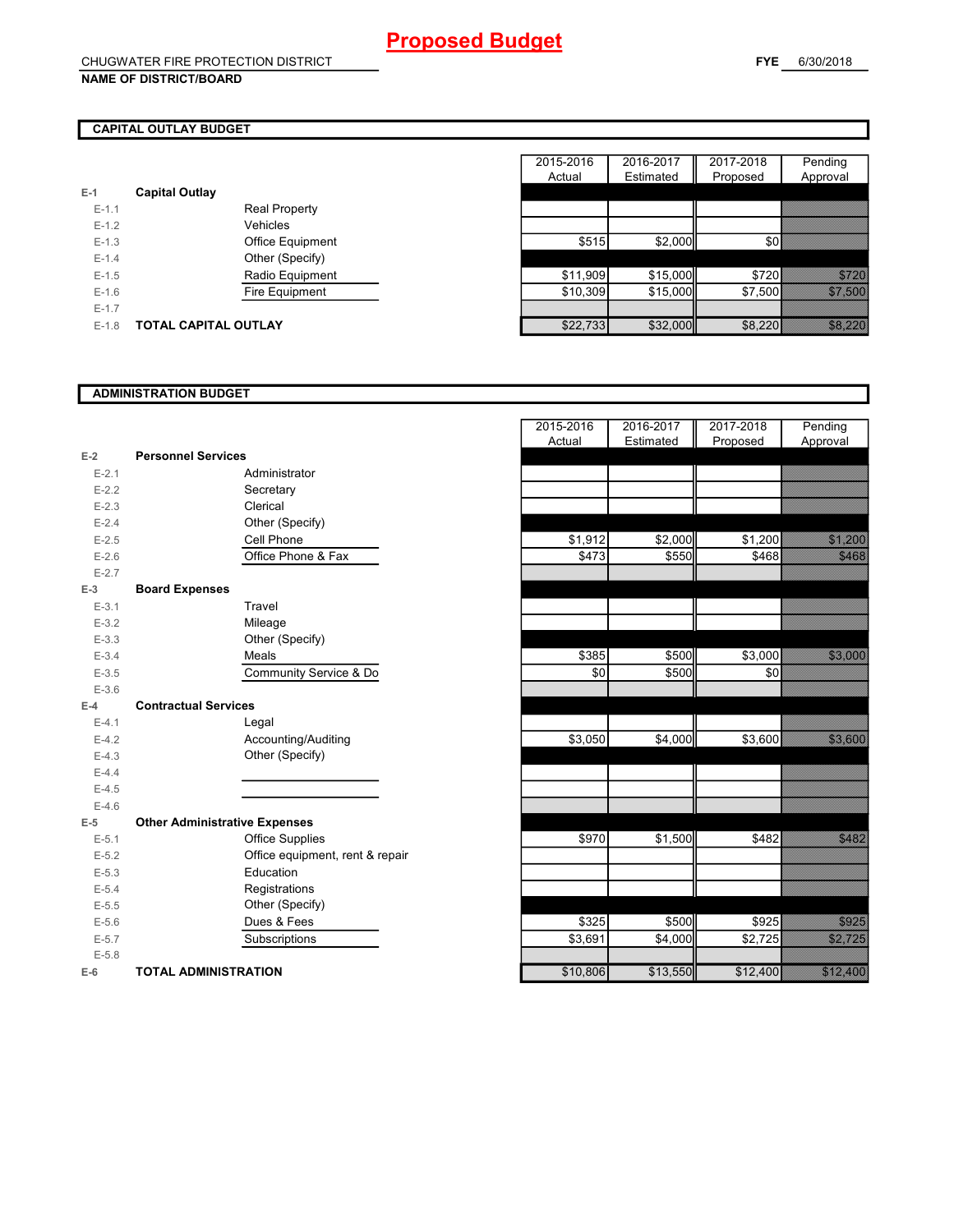# **OPERATIONS BUDGET**

| $E-7$      | <b>Personnel Services</b>              |
|------------|----------------------------------------|
| $E - 7.1$  | Wages--Operations                      |
| $E - 7.2$  | <b>Service Contracts</b>               |
| $E - 7.3$  | Other (Specify)                        |
| $E - 7.4$  |                                        |
| $E - 7.5$  |                                        |
| $E - 7.6$  |                                        |
| $E-8$      | <b>Travel</b>                          |
| $E-8.1$    | Mileage                                |
| $E-8.2$    | Other (Specify)                        |
| $E-8.3$    |                                        |
| $E - 8.4$  |                                        |
| $E-8.5$    |                                        |
| $E-9$      | <b>Operating supplies (List)</b>       |
| $E-9.1$    | Propane                                |
| $E-9.2$    | Electric                               |
| $E-9.3$    | Fuel                                   |
| $E-9.4$    | Per Pro Gear                           |
| $E-9.5$    |                                        |
| $E-10$     | <b>Program Services (List)</b>         |
| $E - 10.1$ |                                        |
| $E-10.2$   |                                        |
| $E-10.3$   |                                        |
| $E-10.4$   |                                        |
| $E-10.5$   |                                        |
| $E-11$     | <b>Contractual Arrangements (List)</b> |
| $E-11.1$   | <b>Building Repair</b>                 |
| $E-11.2$   | <b>Equipment Repair</b>                |
| $E-11.3$   | <b>Truck Maintenance</b>               |
| $E-11.4$   |                                        |
| $E-11.5$   |                                        |
| $E-12$     | <b>Other operations (Specify)</b>      |
| $E-12.1$   | Title & License                        |
| $E-12.2$   |                                        |
| $E-12.3$   |                                        |
| $E-12.4$   |                                        |
| $E-12.5$   |                                        |
|            |                                        |

|                |                                        | 2015-2016 | 2016-2017 | 2017-2018 | Pending                                                                                                                                                                                                                                  |
|----------------|----------------------------------------|-----------|-----------|-----------|------------------------------------------------------------------------------------------------------------------------------------------------------------------------------------------------------------------------------------------|
|                |                                        | Actual    | Estimated | Proposed  | Approval                                                                                                                                                                                                                                 |
| $\overline{7}$ | <b>Personnel Services</b>              |           |           |           |                                                                                                                                                                                                                                          |
| $E - 7.1$      | Wages--Operations                      | \$6,000   | \$7,200   | \$7,200   | <u> Salaman Sa</u>                                                                                                                                                                                                                       |
| $E - 7.2$      | <b>Service Contracts</b>               |           |           |           |                                                                                                                                                                                                                                          |
| $E - 7.3$      | Other (Specify)                        |           |           |           |                                                                                                                                                                                                                                          |
| $E - 7.4$      |                                        |           |           |           |                                                                                                                                                                                                                                          |
| $E - 7.5$      |                                        |           |           |           |                                                                                                                                                                                                                                          |
| $E - 7.6$      |                                        |           |           |           |                                                                                                                                                                                                                                          |
| 8              | <b>Travel</b>                          |           |           |           |                                                                                                                                                                                                                                          |
| $E-8.1$        | Mileage                                |           |           |           | <u> Kalendari Septemban Septemban Septemban Septemban Septemban Septemban Septemban Septemban Septemban Septemba</u>                                                                                                                     |
| $E-8.2$        | Other (Specify)                        |           |           |           |                                                                                                                                                                                                                                          |
| $E-8.3$        |                                        |           |           |           |                                                                                                                                                                                                                                          |
| $E - 8.4$      |                                        |           |           |           |                                                                                                                                                                                                                                          |
| $E-8.5$        |                                        |           |           |           |                                                                                                                                                                                                                                          |
| 9              | <b>Operating supplies (List)</b>       |           |           |           |                                                                                                                                                                                                                                          |
| $E-9.1$        | Propane                                | \$3,155   | \$4,000   | \$3,000   | <b>1999 - 1999 - 1999</b>                                                                                                                                                                                                                |
| $E-9.2$        | Electric                               | \$2,712   | \$3,500   | \$3,500   | <u>tin asa</u>                                                                                                                                                                                                                           |
| $E-9.3$        | Fuel                                   | \$3,474   | \$5,000   | \$5,000   | <b>1999 - 1999 - 1999 - 1999 - 1999</b><br>1999 - 1999 - 1999 - 1999 - 1999 - 1999 - 1999 - 1999 - 1999 - 1999 - 1999 - 1999 - 1999 - 1999 - 1999 - 1999<br>1999 - 1999 - 1999 - 1999 - 1999 - 1999 - 1999 - 1999 - 1999 - 1999 - 1999 - |
| $E-9.4$        | Per Pro Gear                           | \$686     | \$2,500   | \$3,500   | <u>sa mga pag</u>                                                                                                                                                                                                                        |
| $E-9.5$        |                                        |           |           |           |                                                                                                                                                                                                                                          |
| 10             | <b>Program Services (List)</b>         |           |           |           |                                                                                                                                                                                                                                          |
| $E-10.1$       |                                        |           |           |           |                                                                                                                                                                                                                                          |
| $E-10.2$       |                                        |           |           |           |                                                                                                                                                                                                                                          |
| $E-10.3$       |                                        |           |           |           |                                                                                                                                                                                                                                          |
| $E-10.4$       |                                        |           |           |           |                                                                                                                                                                                                                                          |
| $E-10.5$       |                                        |           |           |           |                                                                                                                                                                                                                                          |
| -11            | <b>Contractual Arrangements (List)</b> |           |           |           |                                                                                                                                                                                                                                          |
| $E-11.1$       | <b>Building Repair</b>                 | \$347     | \$750     | \$1,500   | <u>sana ara</u>                                                                                                                                                                                                                          |
| $E-11.2$       | <b>Equipment Repair</b>                | \$1,230   | \$1,500   | \$7,530   | <u>tions and the communication</u>                                                                                                                                                                                                       |
| $E-11.3$       | <b>Truck Maintenance</b>               | \$1,534   | \$3,000   | \$3,000   | <u> Santa Barat da</u>                                                                                                                                                                                                                   |
| $E-11.4$       |                                        |           |           |           |                                                                                                                                                                                                                                          |
| $E-11.5$       |                                        |           |           |           |                                                                                                                                                                                                                                          |
| 12             | <b>Other operations (Specify)</b>      |           |           |           |                                                                                                                                                                                                                                          |
| $E-12.1$       | Title & License                        | \$20      | \$20      | \$20      | <u>tions</u>                                                                                                                                                                                                                             |
| $E-12.2$       |                                        |           |           |           |                                                                                                                                                                                                                                          |
| $E-12.3$       |                                        |           |           |           |                                                                                                                                                                                                                                          |
| $E-12.4$       |                                        |           |           |           |                                                                                                                                                                                                                                          |
| $E-12.5$       |                                        |           |           |           |                                                                                                                                                                                                                                          |
| $-13$          | <b>TOTAL OPERATIONS</b>                | \$19,158  | \$27,470  | \$34,250  | a a mara a c                                                                                                                                                                                                                             |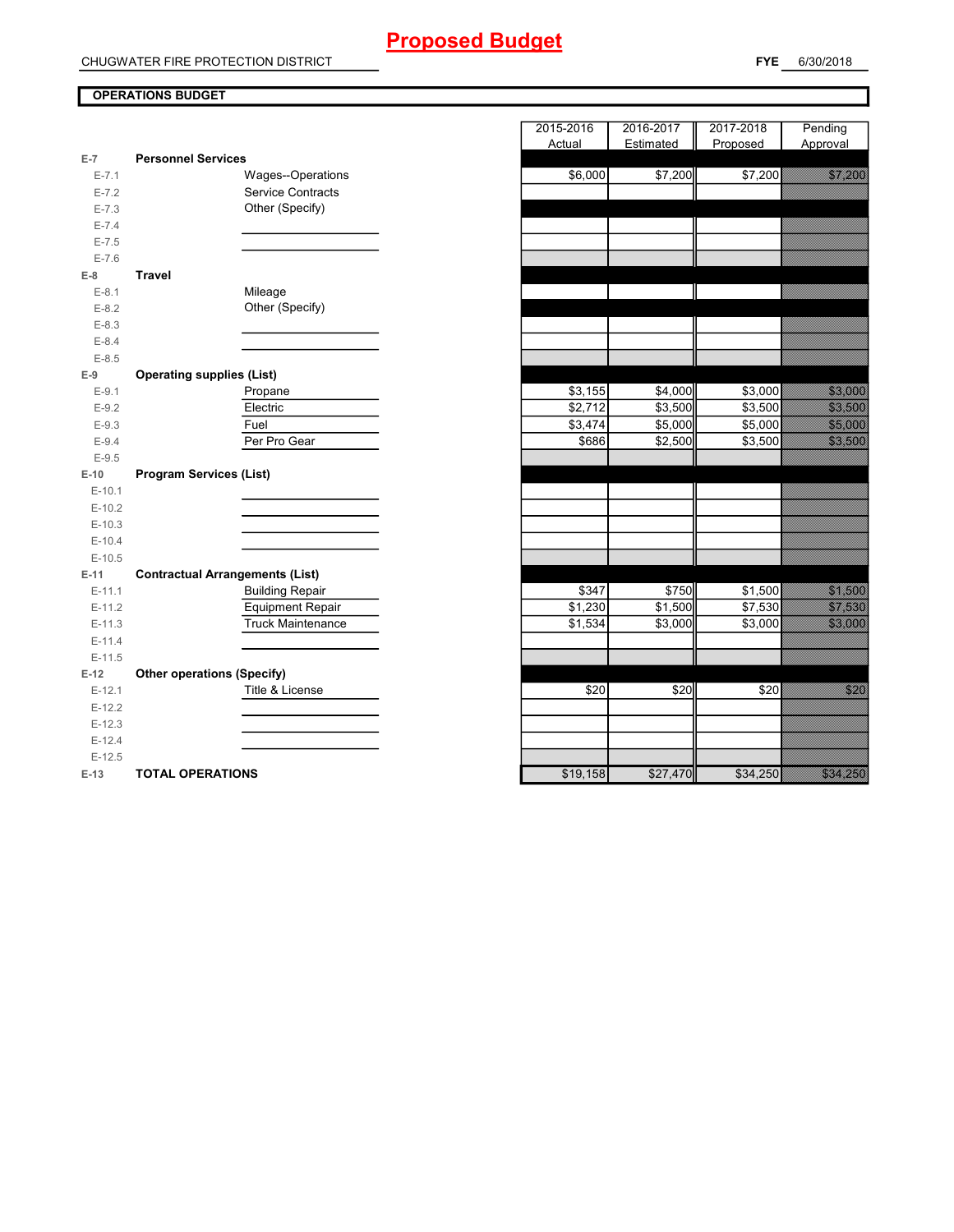### **INDIRECT COSTS BUDGET**

| $F-14$   | <b>Insurance</b>              |
|----------|-------------------------------|
| $F-141$  | Liability                     |
| $F-14.2$ | <b>Buildings and vehicles</b> |
| $E-14.3$ | Equipment                     |
| $F-14.4$ | Other (Specify)               |
| $E-14.5$ | Fire Suppression              |
| $F-14.6$ |                               |
| $F-14.7$ |                               |
| E-15     | Indirect payroll costs:       |
| $F-15.1$ | FICA (Social Security) taxes  |
| $E-15.2$ | <b>Workers Compensation</b>   |
| $F-15.3$ | Unemployment Taxes            |
| $F-15.4$ | Retirement                    |
| $F-15.5$ | Health Insurance              |
| $E-15.6$ | Other (Specify)               |
| $E-15.7$ |                               |
| $F-15.8$ |                               |
| $F-15.9$ |                               |
| $E-16$   | <b>Depreciation Expenses</b>  |
| $E-17$   | <b>TOTAL INDIRECT COSTS</b>   |

|          |                              | 2015-2016 | 2016-2017 | 2017-2018 | Pending                     |
|----------|------------------------------|-----------|-----------|-----------|-----------------------------|
|          |                              | Actual    | Estimated | Proposed  | Approval                    |
| $E-14$   | <b>Insurance</b>             |           |           |           |                             |
| $E-14.1$ | Liability                    |           |           |           |                             |
| $E-14.2$ | Buildings and vehicles       | \$4,397   | \$4,500   | \$5,000   |                             |
| $E-14.3$ | Equipment                    |           |           |           |                             |
| $E-14.4$ | Other (Specify)              |           |           |           |                             |
| $E-14.5$ | Fire Suppression             | \$987     | \$1,500   | \$927     | e de la filosofia<br>Altala |
| $E-14.6$ |                              |           |           |           |                             |
| $E-14.7$ |                              |           |           |           |                             |
| $E-15$   | Indirect payroll costs:      |           |           |           |                             |
| $E-15.1$ | FICA (Social Security) taxes |           |           |           |                             |
| $E-15.2$ | <b>Workers Compensation</b>  | \$2,001   | \$2,500   | \$2,356   | <b>Santa Barat</b>          |
| $E-15.3$ | <b>Unemployment Taxes</b>    |           |           |           |                             |
| $E-15.4$ | Retirement                   | \$2,340   | \$2,500   | \$2,340   | <u>Salah Se</u>             |
| $E-15.5$ | Health Insurance             |           |           |           |                             |
| $E-15.6$ | Other (Specify)              |           |           |           |                             |
| $E-15.7$ |                              |           |           |           |                             |
| $E-15.8$ |                              |           |           |           |                             |
| $E-15.9$ |                              |           |           |           |                             |
| E-16     | <b>Depreciation Expenses</b> |           |           |           |                             |
| $E-17$   | <b>TOTAL INDIRECT COSTS</b>  | \$9,725   | \$11,000  | \$10,623  | <u>i ka</u>                 |
|          |                              |           |           |           |                             |

## **DEBT SERVICE BUDGET**

|         |                           | 2015-2016 | 2016-2017 | 2017-2018 | Pending  |
|---------|---------------------------|-----------|-----------|-----------|----------|
|         |                           | Actual    | Estimated | Proposed  | Approval |
| $D-1$   | <b>Debt Service</b>       |           |           |           |          |
| $D-1.1$ | Principal                 |           |           |           |          |
| $D-1.2$ | Interest                  |           |           |           |          |
| $D-1.3$ | Fees                      |           |           |           |          |
| $D-2$   | <b>TOTAL DEBT SERVICE</b> | \$01      | \$0       | \$0       |          |